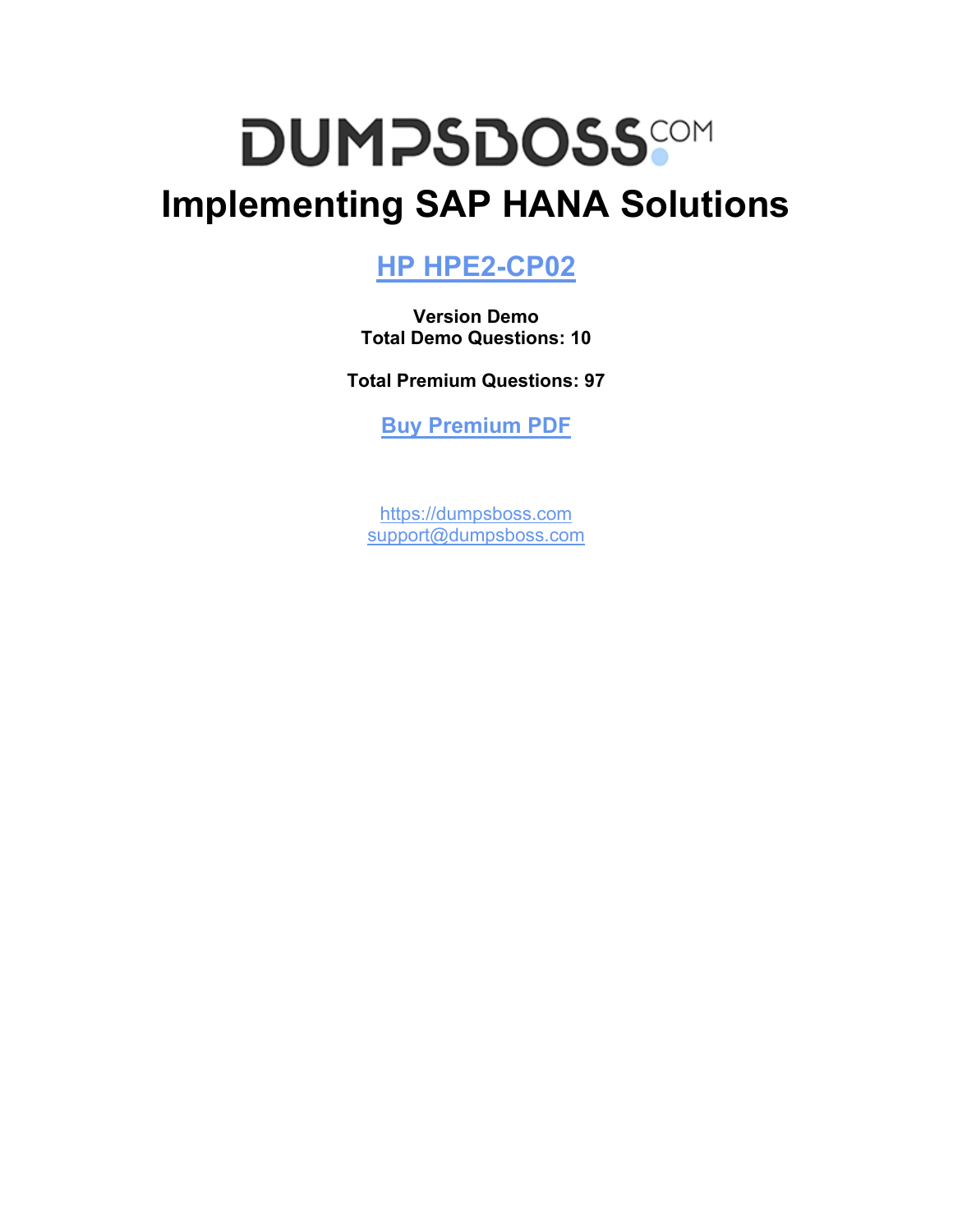## **QUESTION NO: 1**

A company is considering the most ideal type of backup for their SAP HANA environment. Is this a benefit of using storage snapshots? usually created/restored very fast

A. Yes

B. No

**Answer: A**

Reference: [https://archive.sap.com/kmuuid2/e09dae76-27a3-3210-828f](https://archive.sap.com/kmuuid2/e09dae76-27a3-3210-828f-ce9de54e68a6/SAP%2520HANA%2520Backup_Recovery%2520Overview.pdf)[ce9de54e68a6/SAP%20HANA%20Backup\\_Recovery%20Overview.pdf](https://archive.sap.com/kmuuid2/e09dae76-27a3-3210-828f-ce9de54e68a6/SAP%2520HANA%2520Backup_Recovery%2520Overview.pdf)

## **QUESTION NO: 2**

A solution architect is designing a new HPE Solution for SAP HANA Tailored Datacenter Integration (TDI). Is this a resource that the solution architect should use to determine supported storage systems? SAP Certified and Supported SAP HANA Hardware Directory

A. Yes

B. No

**Answer: B**

Reference:<https://www.sap.com/dmc/exp/2014-09-02-hana-hardware/enEN/index.html>

#### **QUESTION NO: 3**

A solution architect discusses an HPE 3PAR StoreServ sizing for an SAP HANA environment with a customer. Is this statement correct when sizing the storage capacity for this workload? 1/3 of the database capacity should be on flash storage.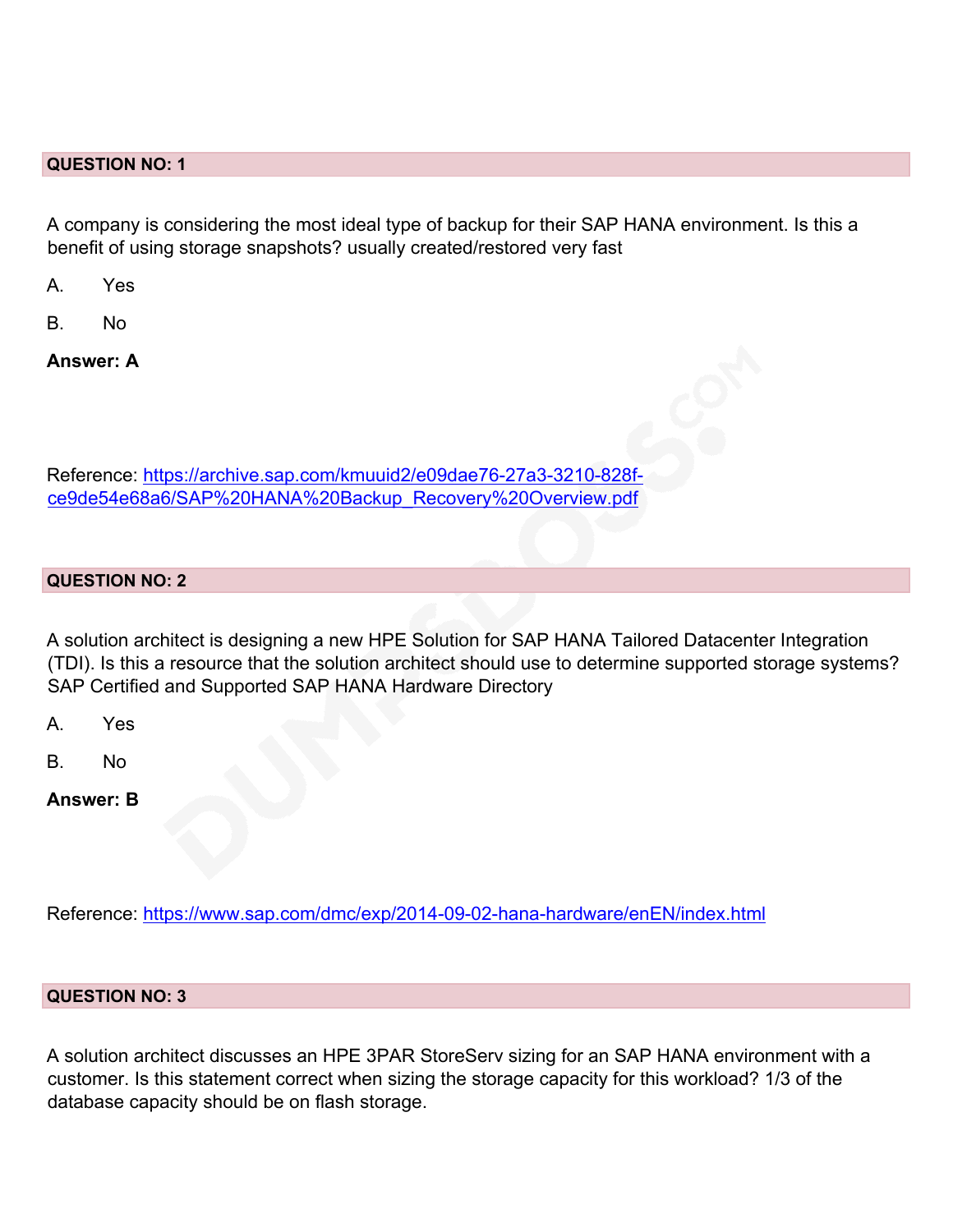# **DUMPSDOSS**COM

- A. Yes
- B. No

**Answer: B**

# **QUESTION NO: 4**

A customer that sells and distributes household products requires real-time insights against fresh data. Their current transactional platform is running on Oracle databases, but the customer is not receiving the performance required for the amount of data processed daily. The customer decides to implement an HPE ConvergedSystem 500 appliance for SAP HANA Scale-up configuration. Can the customer use this to enable DR to support mission-critical operations and business continuity? HPE Platform Protection and Compliance Services

- A. Yes
- B. No
- **Answer: A**

# **QUESTION NO: 5**

A customer sends an RFP for their networking infrastructure in an SAP HANA environment. When using HPE FlexFabric products, is this a key feature for the SAP HANA network? Seamless FlexCampus integration in SAP HANA Studio

# **A. Yes B. No Answer: A**

Reference: [https://manualzz.com/doc/33270174/hpe-iaas-reference-architecture-for-sap-business](https://manualzz.com/doc/33270174/hpe-iaas-reference-architecture-for-sap-business-applicat...)[applicat...](https://manualzz.com/doc/33270174/hpe-iaas-reference-architecture-for-sap-business-applicat...)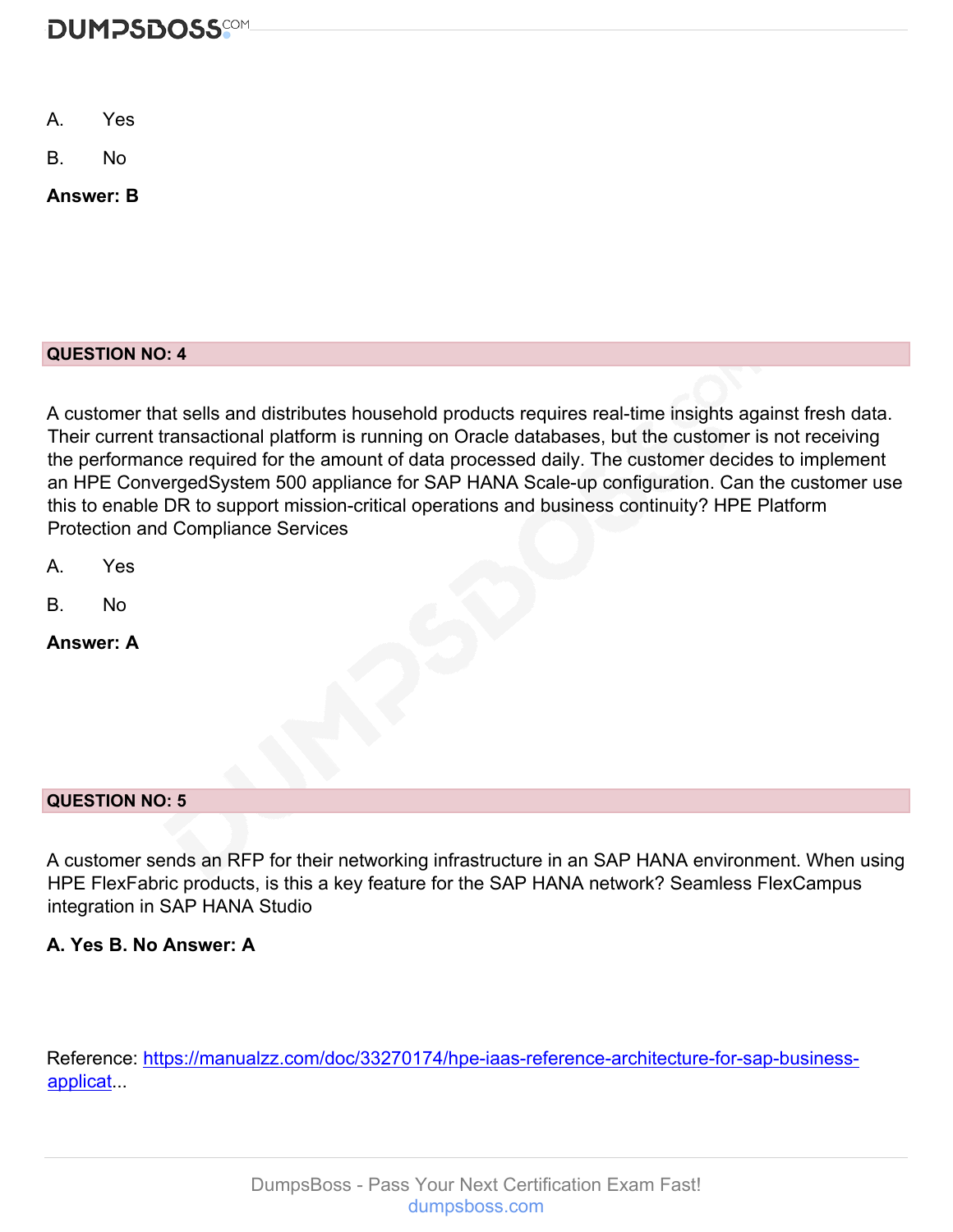# **DUMPSDOSS**COM

## **QUESTION NO: 6**

A customer is planning to migrate their real-time analytics platform currently running on DB2 to the inmemory computing platform, SAP HANA. The size of the projected HANA database is expected to be 2TB, with a projection to grow between 10-20% per year for 3 years. A seamless and turnkey implementation is important for a quick delivery, including HPE services for onsite patching of the HANA DB to the latest possible revision and knowledge transfer to the customer. Is this a platform or service that the solution architect should recommend to the customer? HPE ConvergedSystem 900 for SAP HANA Scale-out?

- A. Yes
- B. No

**Answer: B**

## **QUESTION NO: 7**

Is this a feature of HPE Serviceguard Manager for Linux? intelligent automation and lifecycle management

- A. Yes
- B. No
- **Answer: B**

## **QUESTION NO: 8**

A solution architect wants to accelerate and enable their SAP HANA customers for success. For this, they recommend the HPE Rapid SAP HANA Advisory Service. Is this feature of the Rapid HPE SAP HANA Advisory Service or an equivalent advisory service offered by a partner? It erases and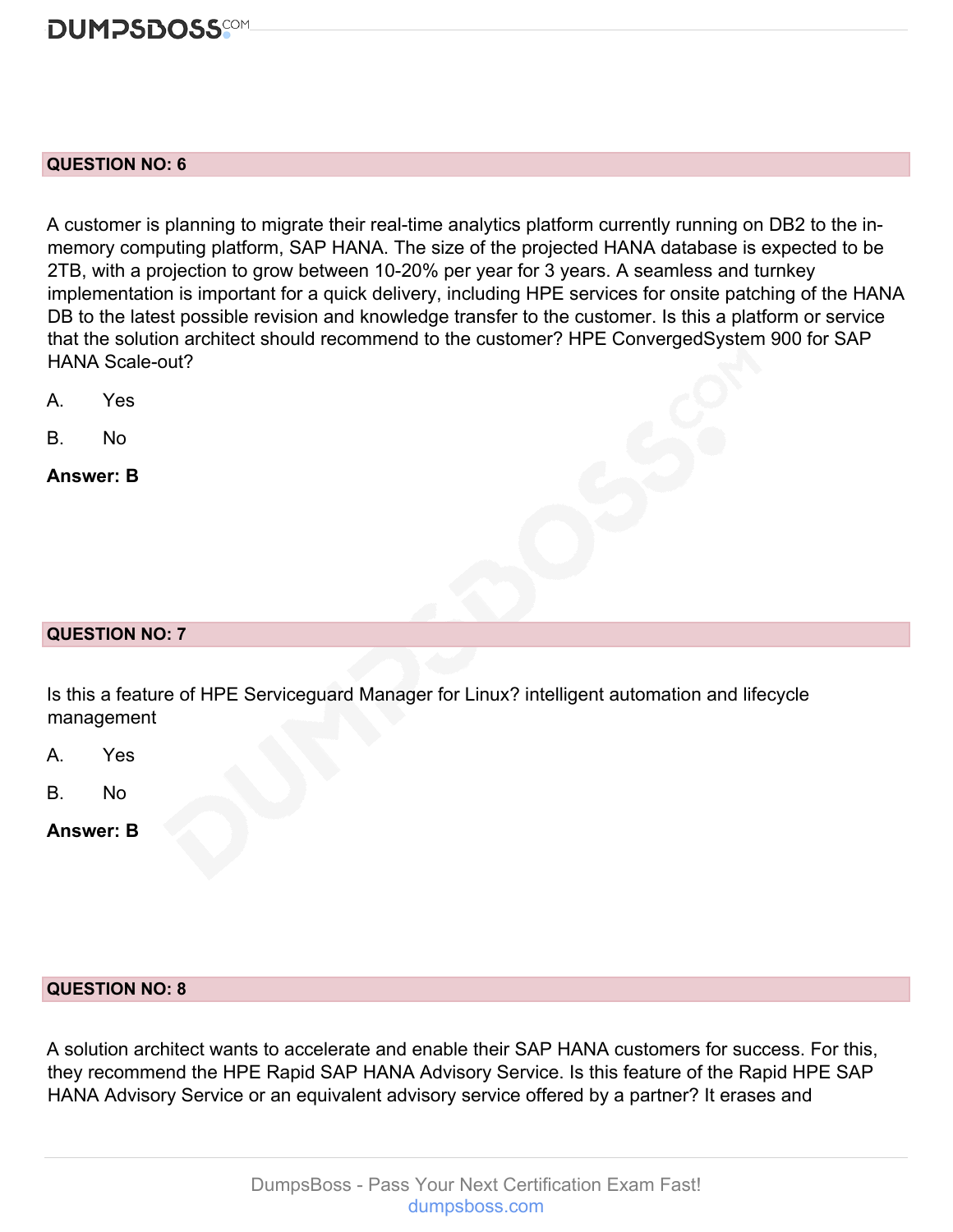accelerates the journey to SAP HANA through step by step migration assessment, preparation, execution, and transition to operations.

A. Yes

B. No

**Answer: B**

Reference:<https://h20195.www2.hpe.com/V2/getpdf.aspx/4AA4-6775ENW.pdf>

# **QUESTION NO: 9**

Is this how HPE Serviceguard Extension for SAP (SGeSAP) resumes operations when a hardware failure is detected? SGeSAP automatically calls RMC to restore a point in time snapshot from HPE StoreOnce, for Scale-out configuration.

- A. Yes
- B. No

**Answer: B**

## **QUESTION NO: 10**

Is this a building block in HPE Workload and Density Optimized (WDO) Reference Architectures to deploy HADOOP, Spark, and SAP HANA Vora? HPE Synergy Composable compute and storage nodes.

A. Yes

B. No

**Answer: B**